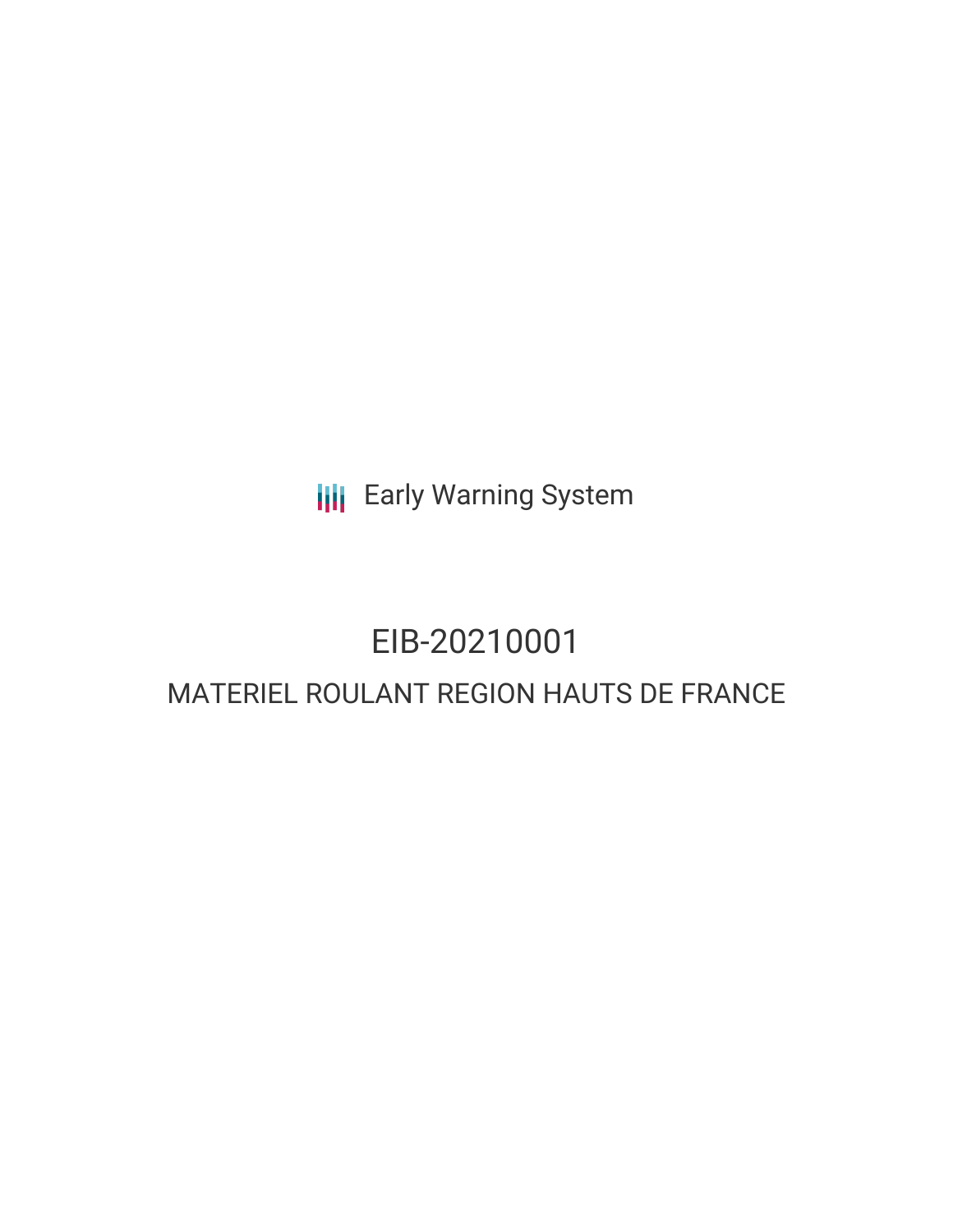

#### **Quick Facts**

| <b>Countries</b>               | France                         |
|--------------------------------|--------------------------------|
| <b>Specific Location</b>       | Region Hauts de France         |
| <b>Financial Institutions</b>  | European Investment Bank (EIB) |
| <b>Status</b>                  | Approved                       |
| <b>Bank Risk Rating</b>        | U                              |
| <b>Voting Date</b>             | 2021-12-29                     |
| <b>Borrower</b>                | Government of France           |
| <b>Sectors</b>                 | Transport                      |
| <b>Investment Type(s)</b>      | Loan                           |
| <b>Investment Amount (USD)</b> | \$297.33 million               |
| <b>Project Cost (USD)</b>      | \$605.21 million               |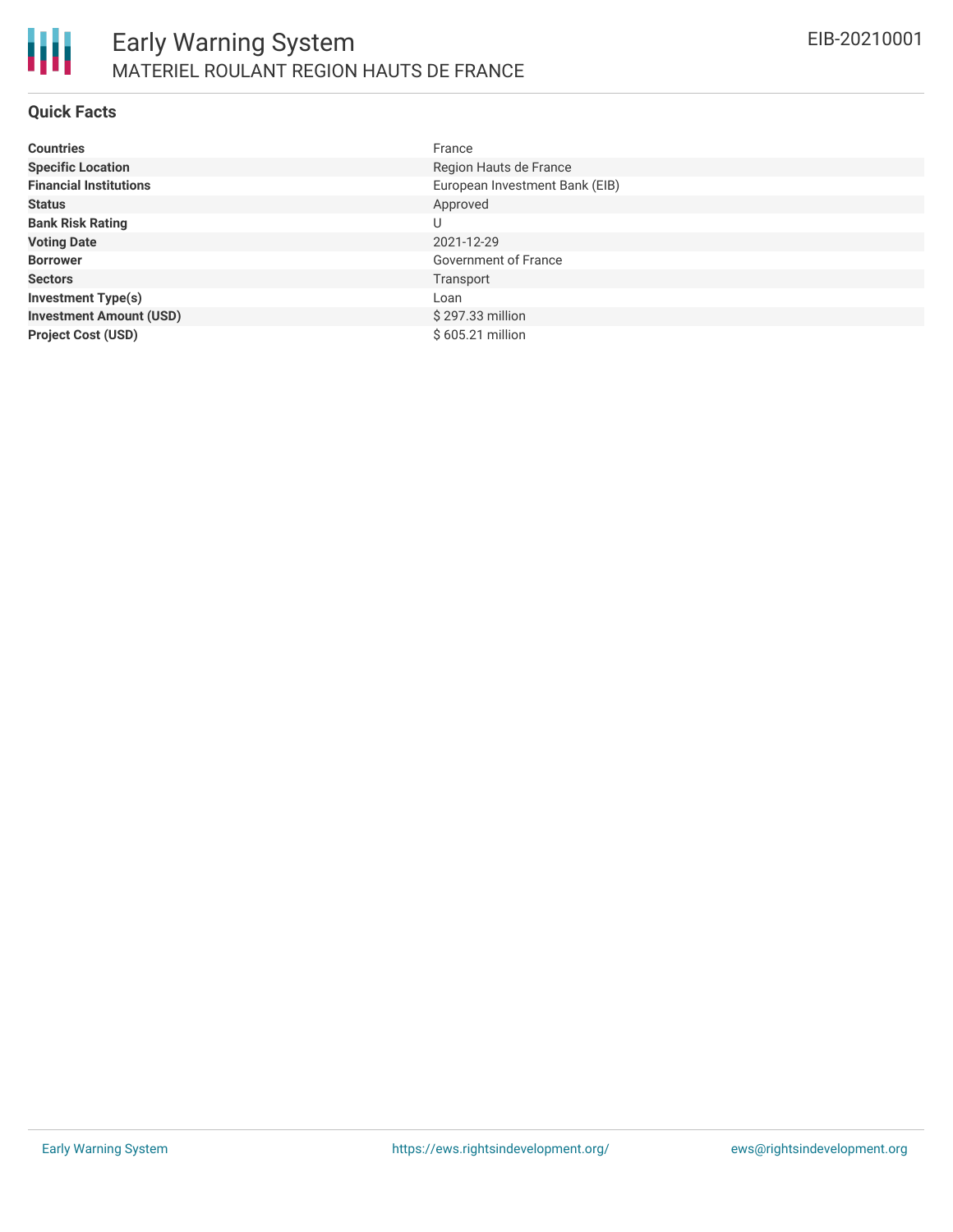

## **Project Description**

According to the bank website, the project entails the acquisition of 33 trainsets for regional rail transport, including 22 trains for services on the Amiens – Paris and St. Quentin-Paris line, and 11 trains for services between Picardie (Amiens, Creil, Compiègne, St. Quentin) and Roissy Charles de Gaulle Airport line.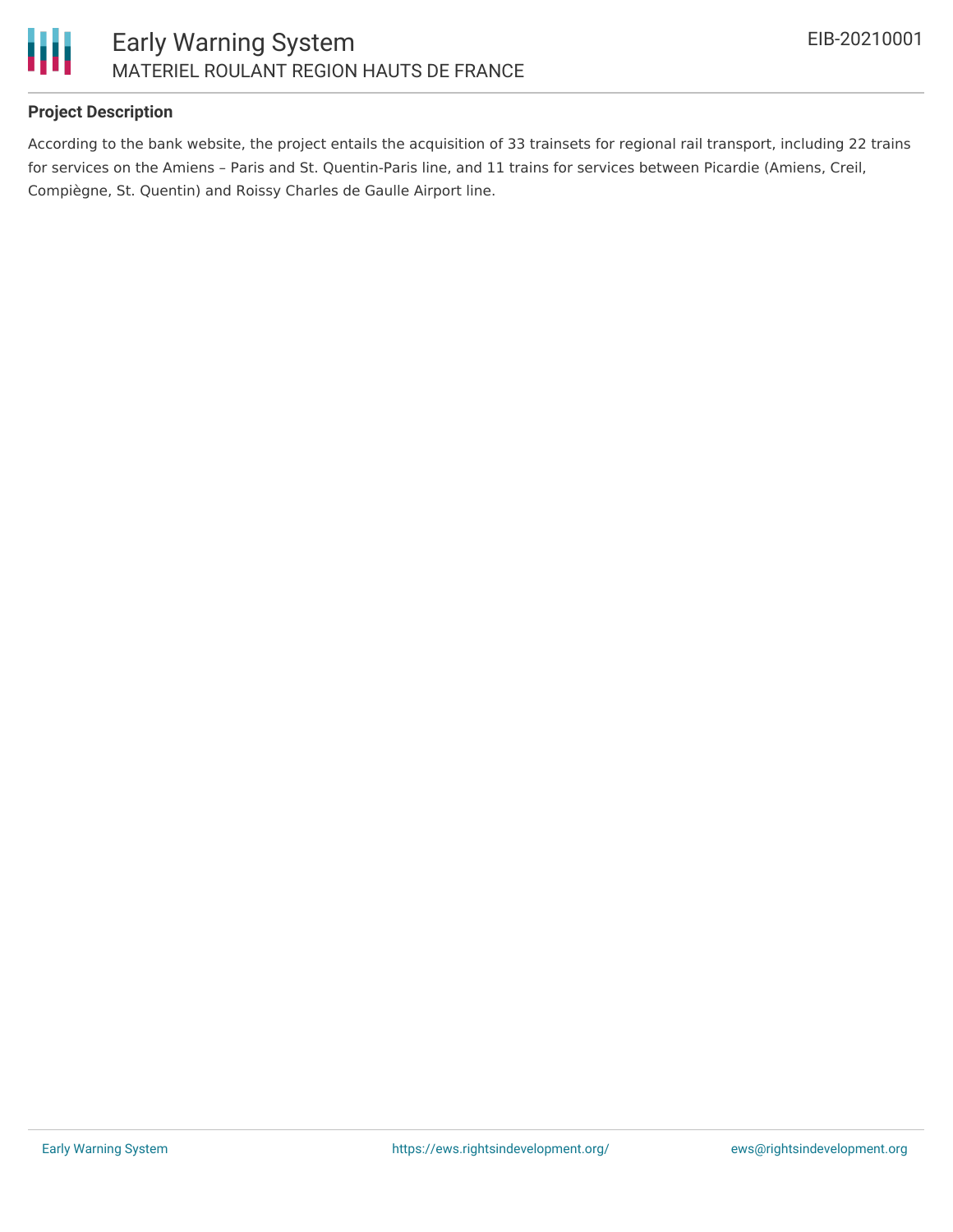

## **Investment Description**

European Investment Bank (EIB)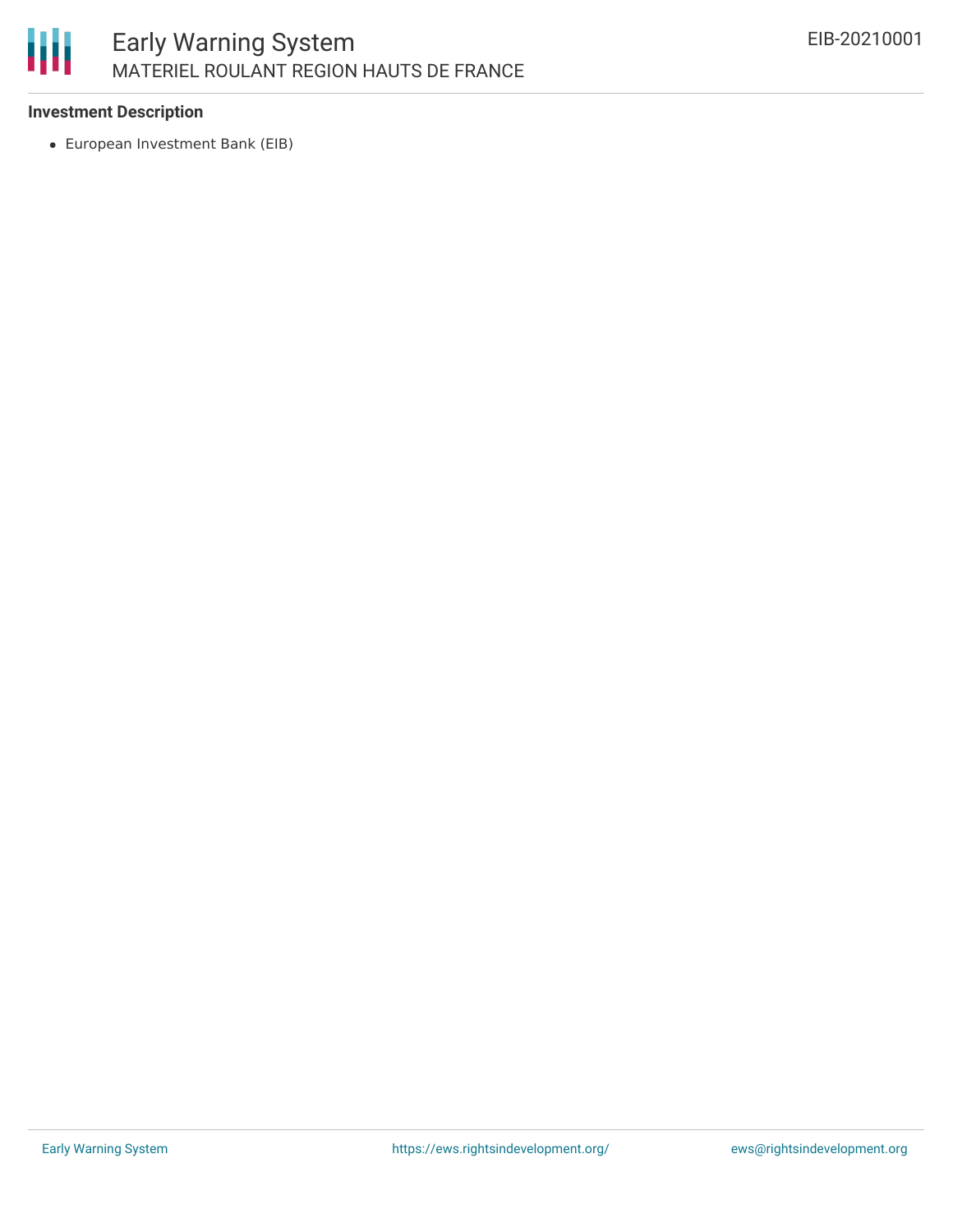#### **Contact Information**

#### ACCESS TO INFORMATION

You can submit an information request for project information at: https://www.eib.org/en/infocentre/registers/requestform/request-form-default.htm

#### ACCOUNTABILITY MECHANISM OF EIB

The EIB Complaints Mechanism is designed to facilitate and handle complaints against the EIB by individuals, organizations or corporations affected by EIB activities. When exercising the right to lodge a complaint against the EIB, any member of the public has access to a two-tier procedure, one internal - the Complaints Mechanism Office - and one external - the European Ombudsman. A complaint can be lodged via a written communication addressed to the Secretary General of the EIB, via email to the dedicated email address: complaints@eib.org, by completing the online complaint form available at the following address: http://www.eib.org/complaints/form via fax or delivered directly to the EIB Complaints Mechanism Division, any EIB local representation office or any EIB staff. For further details, check:

http://www.eib.org/attachments/strategies/complaints\_mechanism\_policy\_en.pdf

When dissatisfied with a complaint to the EIB Complaints Mechanism, citizens can then turn towards the European Ombudsman. A memorandum of Understanding has been signed between the EIB and the European Ombudsman establishes that citizens (even outside of the EU if the Ombudsman finds their complaint justified) can turn towards the Ombudsman on issues related to 'maladministration' by the EIB. Note that before going to the Ombudsman, an attempt must be made to resolve the case by contacting the EIB. In addition, the complaint must be made within two years of the date when the facts on which your complaint is based became known to you. You can write to the Ombudsman in any of the languages of the European Union. Additional details, including filing requirements and complaint forms, are available at: http://www.ombudsman.europa.eu/atyourservice/interactiveguide.faces